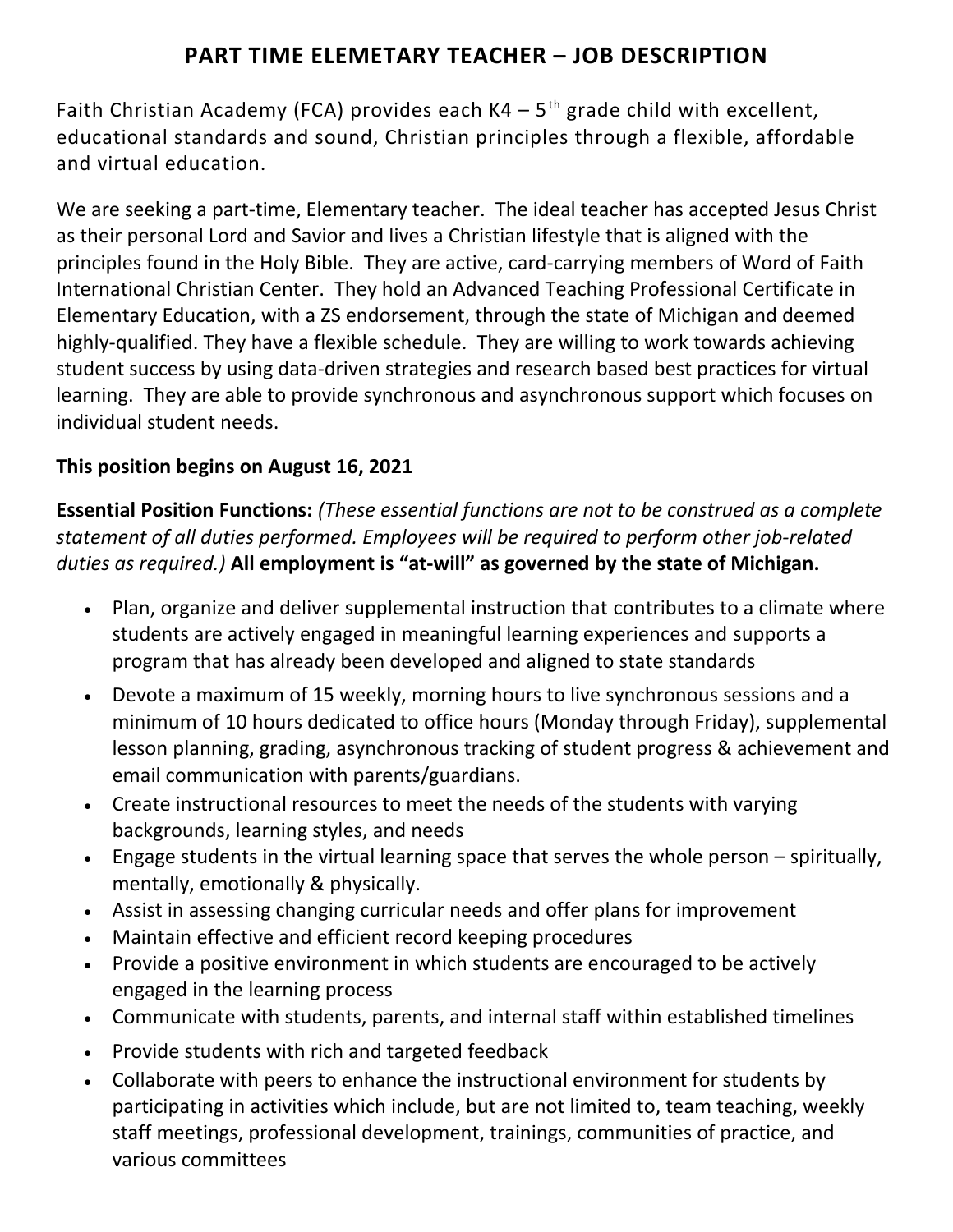- Model professional and ethical standards when dealing with students, parents, peers, and community members
- Ensure that student growth and achievement is continuous and appropriate for age group and subject area
- Establish and maintain cooperative working relationships with students, parents, and colleagues
- Meet specific course and school-wide student performance goals
- Demonstrate gains in student performance
- Participate in student outreach events, assemblies and activities
- Meet professional obligations through efficient work habits such as, meeting deadlines, honoring schedules, coordinating resources and meetings in an effective and timely manner, and demonstrate respect for others
- Successfully complete training two weeks prior to the first day of school
- Adhere to state specific requirements as specified by the Director
- Review the Abeka curriculum of assigned courses
- Adhere to state and FCA specific prescribed policies and procedures using appropriate asynchronous and synchronous tools
- Communicate requirements to students and parents, encourage participation, maintain synchronous office hours, monitor student pacing/progress through courses
- Take ownership for student academic progress and show an active interest in student achievement
- Total paid time will not exceed 25 hours
- All work responsibilities are subject to having performance goals and/or targets established

#### **Minimum Requirements:**

#### **Education/Licensure/Certification:**

- Bachelor's Degree
- Valid Michigan Professional Teaching Certificate in Elementary Education, with a ZS endorsement, and deemed Highly Qualified. This certification must be maintained and continuing education requirements attained for the duration of employment.

#### **Experience:**

- Three years' teaching experience, preferred
- Experience with online teaching and supporting adults and children in the use of technology, preferred

• **OR** Retired after having attained the Minimum Requirements listed above

#### **Knowledge, abilities and skills:**

- Operational knowledge of the Internet and Web-related technologies
- Familiarity with virtual learning platforms such as Google g-suite.
- Possess strong verbal and written communication skills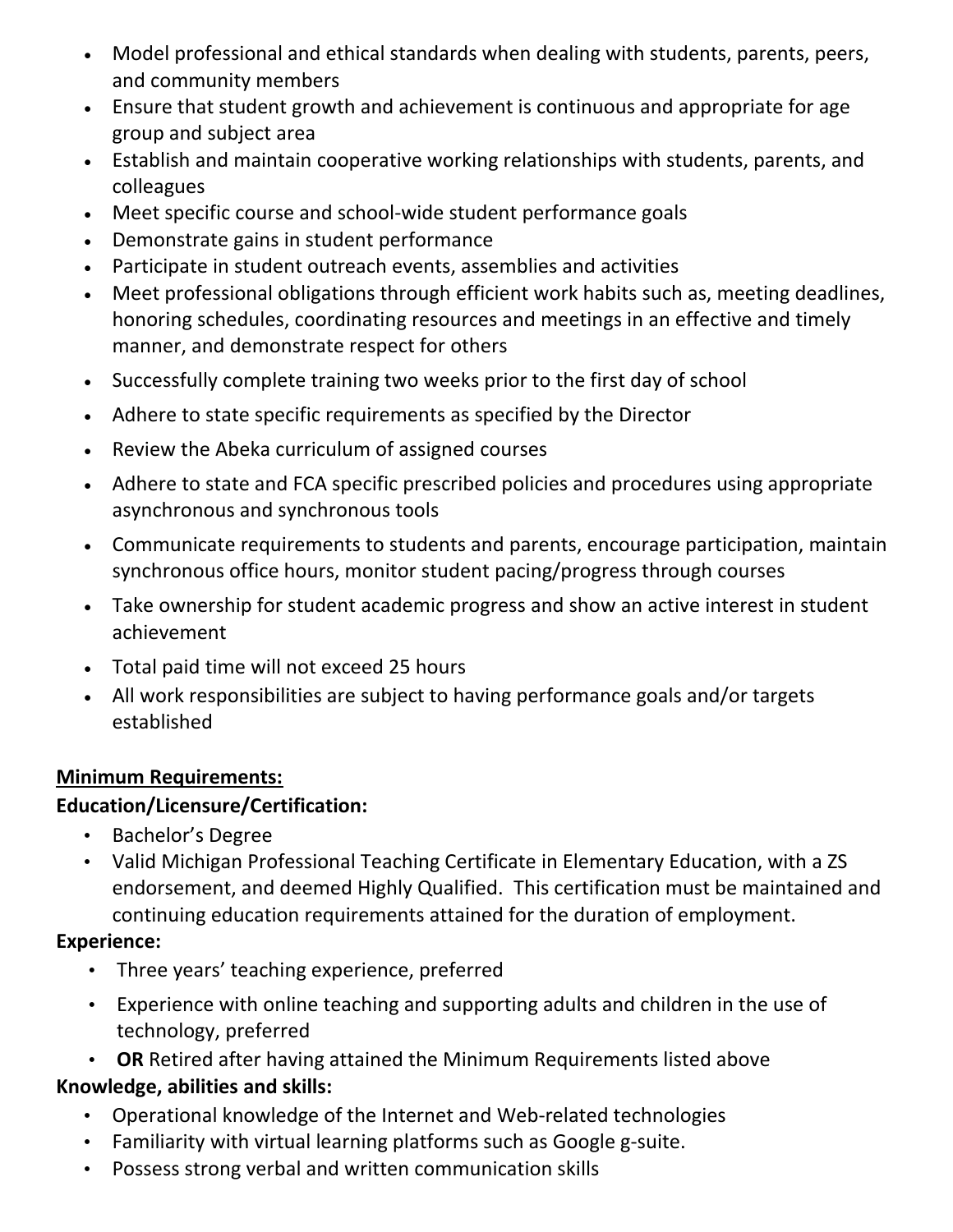- Work independently with little direct supervision
- Demonstrated ability to collaborate on group projects and work as part of a team
- Must be responsible, accountable and self-motivated
- Demonstrated strong work ethic to achieve school goals
- Display effective prioritizing, organizing, and time-management skills; ability to meet aggressive deadlines
- Ability to learn and apply all required and recommended FCA computer applications to create efficiency and consistency in internal workflows and instructional practices
- Demonstrated ability to successfully support the FCA core competencies, values, and expectation for student-centered behaviors

#### **Core Competencies For Success:**

#### COMMUNICATION SKILLS

Clearly and effectively conveys and/or presents information verbally; summarizes what was heard to mitigate miscommunication; Shares ideas and perspectives and encourages others to do the same; Informs others involved in a project of new developments; Disseminates information to other employees, as appropriate; Effectively uses multiple channels to communicate important messages; Keeps supervisor well informed about progress and/or problems in a timely manner; Writes in a clear, concise, organized and convincing way for a variety of target audiences; The written message is consistently error-free; The written message has the desired effect on the target audience

#### STUDENT FOCUS

Prioritizes students and their needs as primary and is dedicated to meeting them. Builds credibility and trust between students and their parents; Quickly and effectively communicates problems to the Director, along with suggested solutions; Provides prompt, attentive service in a cheerful manner; adapts to changing information, conditions or challenges with a positive attitude; Incorporates feedback from the Director, parents and colleagues into delivery of service to provide the best experience possible for the student.

#### INTERPERSONAL SKILLS

Relates well with others; Treats others with respect; Shares views in a tactful way; Demonstrates diplomacy by approaching others about sensitive issues in non-threatening ways; Considers and responds appropriately to the needs, feelings and capabilities of others; Fosters an environment conducive to open, transparent communication among all levels and positions

#### FUNCTIONAL /TECHNICAL EXPERTISE

Has the skills, abilities, knowledge and experience to be successful in functional area of expertise; Dedicates time and energy to keeping abreast of the latest information related to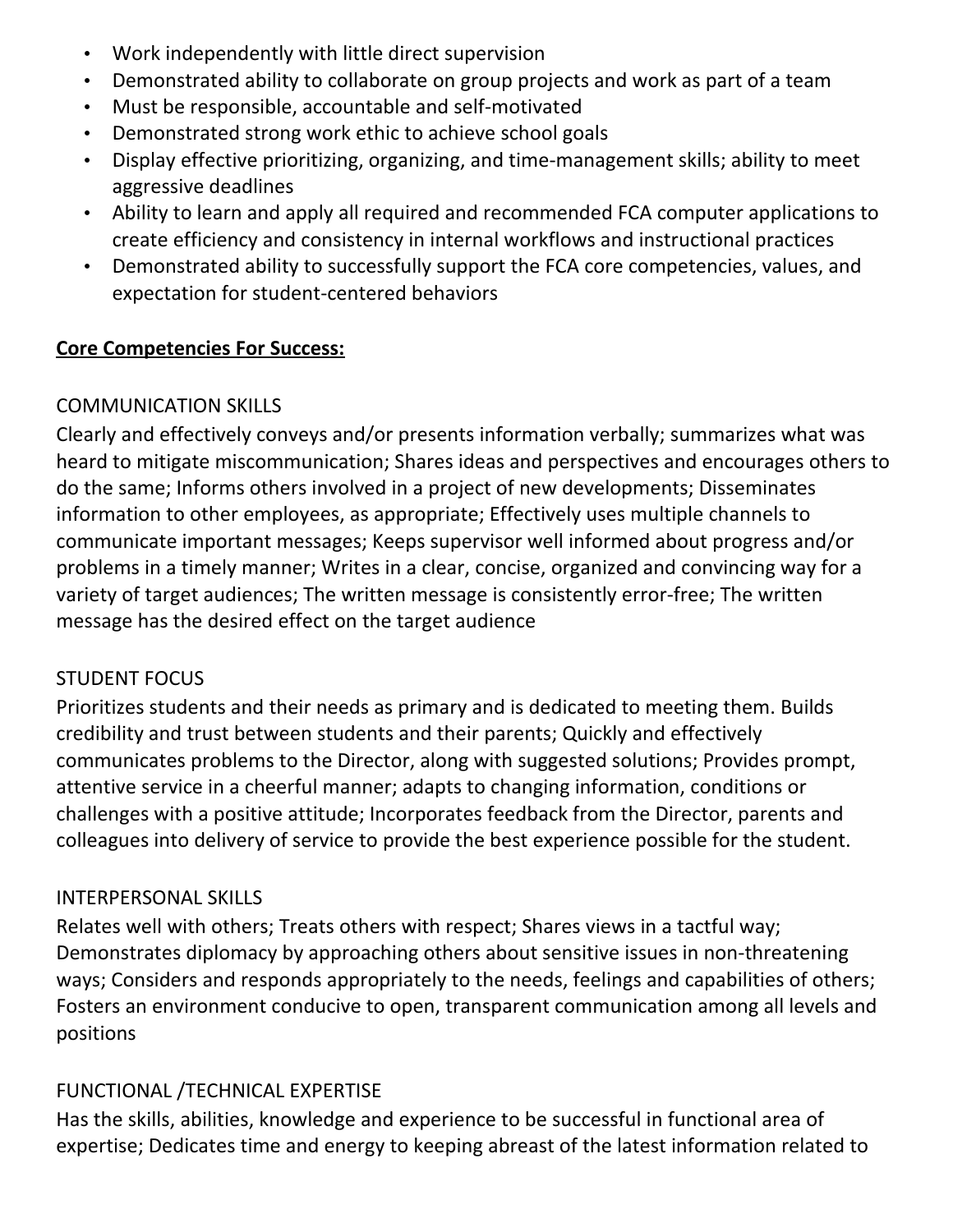area of expertise and technology; Picks up on technology quickly; Does well in technical courses and seminars; Produces high quality work in an organized and timely fashion

## **Individual Contributor Competencies For Success:**

#### PEER RELATIONSHIPS

Finds common ground and solves problems for the good of all; Solves problems with peers with minimal "noise"; Is seen as a team player and is cooperative; Easily gains trust and supports peers; Encourages collaboration

#### **CREATIVITY**

Comes up with a lot of new and unique ideas; Easily makes connections among previously unrelated notions; Tends to be seen as original and value-added in brainstorming sessions; Takes calculated risks; Is not afraid to try new things and potentially "fail fast"

#### SELF KNOWLEDGE

Seeks feedback; Gains insight from mistakes; Is open to constructive criticism; isn't defensive; Proactively seeks to understand his/her strengths and areas for growth; applies information to best serve organization; Recognizes how his/her behavior impacts others and incorporates insight into future interactions

#### PLANNING

Accurately scopes out length and difficulty of tasks and projects; Sets objectives and goals; Breaks down work into the process steps; Develops schedules and task/people assignments; Anticipates and adjusts for problems and roadblocks; Measures performance against goals; Evaluates results

#### ORGANIZING

Uses his/her time effectively and efficiently; Concentrates his/her efforts on the more important priorities; Can attend to a broader range of activities as a result of organizing time efficiently; Can orchestrate multiple activities at once to accomplish a goal; Arranges information and files in a useful manner

#### PROBLEM SOLVING

Uses rigorous logic and methods to solve difficult problems with effective solutions; Probes all fruitful sources for answers; Can see hidden problems; Is excellent at honest analysis; Looks beyond the obvious and doesn't stop at the first answers

#### DRIVE FOR RESULTS

Can be counted on to exceed goals successfully; Very bottom-line oriented; Steadfastly pushes self and others for results; Is full of energy for the things he/she sees as challenging; Not